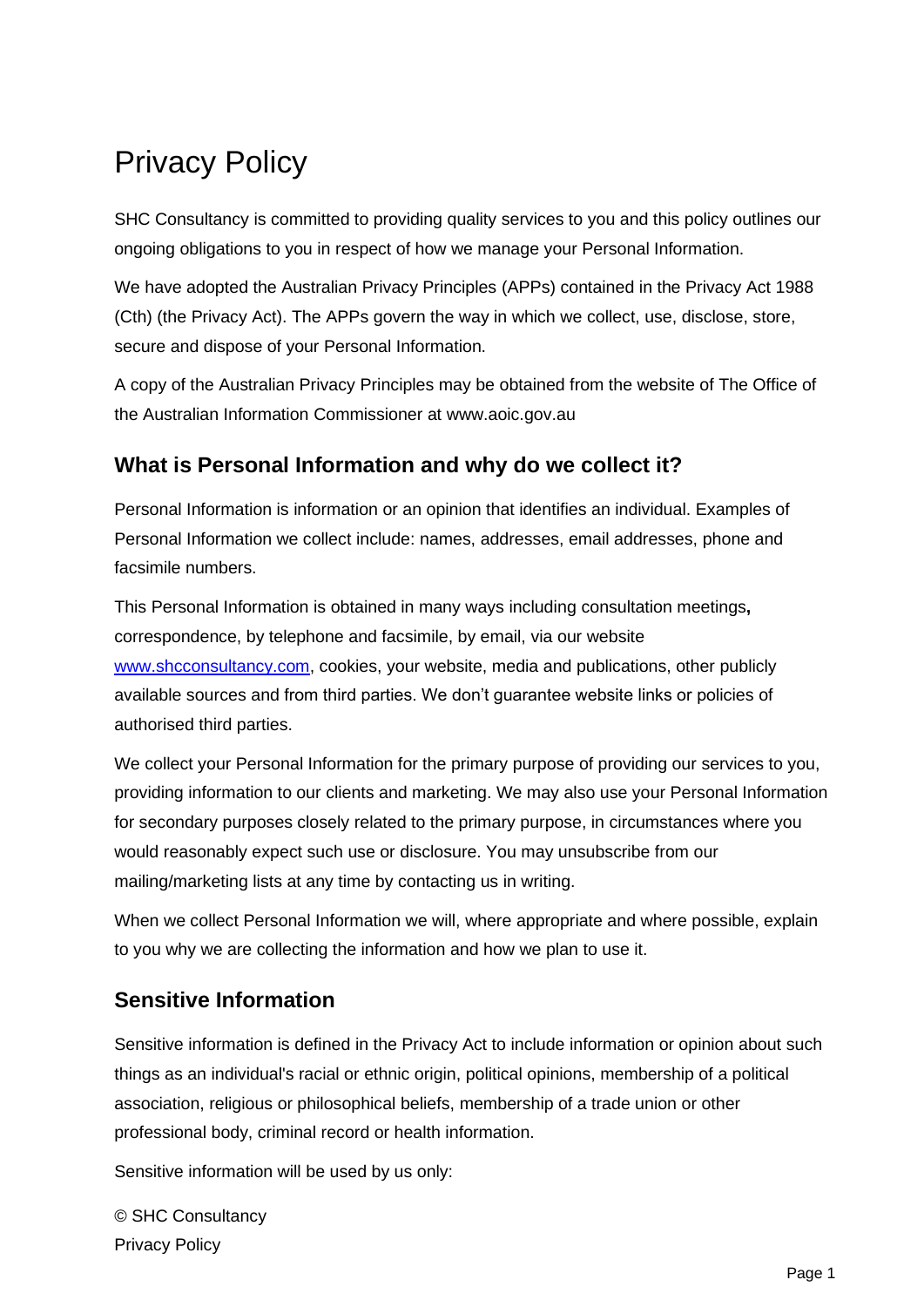- For the primary purpose for which it was obtained
- For a secondary purpose that is directly related to the primary purpose
- With your consent; or where required or authorised by law.

### **Third Parties**

Where reasonable and practicable to do so, we will collect your Personal Information only from you. However, in some circumstances we may be provided with information by third parties. In such a case we will take reasonable steps to ensure that you are made aware of the information provided to us by the third party.

#### **Disclosure of Personal Information**

Your Personal Information may be disclosed in a number of circumstances including the following:

- Third parties where you consent to the use or disclosure; and
- Where required or authorised by law.

#### **Security of Personal Information**

Your Personal Information is stored in a manner that reasonably protects it from misuse and loss and from unauthorized access, modification or disclosure.

When your Personal Information is no longer needed for the purpose for which it was obtained, we will take reasonable steps to destroy or permanently de-identify your Personal Information. However, most of the Personal Information is or will be stored in client files which will be kept by us for a minimum of seven (7) years.

#### **Access to your Personal Information**

You may access the Personal Information we hold about you and to update and/or correct it, subject to certain exceptions. If you wish to access your Personal Information, please contact us in writing.

SHC Consultancy will not charge any fee for your access request, but may charge an administrative fee for providing a copy of your Personal Information.

In order to protect your Personal Information we may require identification from you before releasing the requested information.